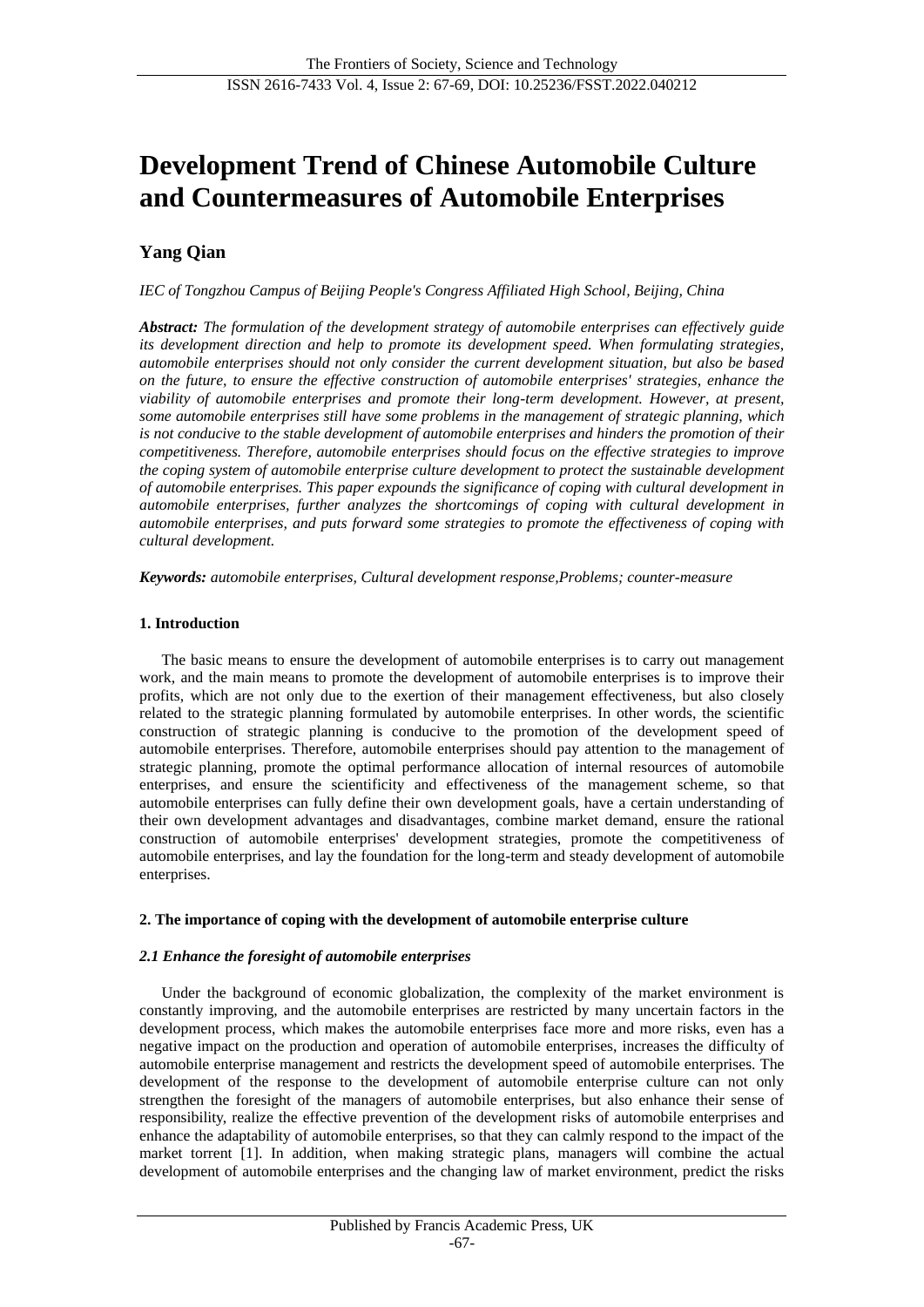# ISSN 2616-7433 Vol. 4, Issue 2: 67-69, DOI: 10.25236/FSST.2022.040212

faced by automobile enterprises in the development process, and formulate corresponding solutions to promote the realization of the steady development goal of automobile enterprises.

#### *2.2 Promote the integration of automobile enterprise resources*

Generally speaking, the strategic planning of automobile enterprises is not made overnight, but a long-term work. When dealing with cultural development, we should not only analyze and sort out the last plan of automobile enterprises, make clear the shortcomings of automobile enterprises during the implementation of the last plan, provide reference for the current strategic plan of automobile enterprises, improve the imperfections of the last plan, inherit the advantages of the last plan, and integrate the existing resources of automobile enterprises according to the internal actual situation, so as to pave the way for the rational allocation of resources. In addition, automobile enterprises encourage all departments to actively participate in the cultural development response work, enhance the cooperation awareness and cooperation degree among departments, and provide support for the stable construction of the internal structure of automobile enterprises.

#### **3. The main problems in the development of automobile enterprise culture**

#### *3.1 Strategic planning remains superficial*

At the present stage, when making strategic plans, some automobile enterprises do not know the actual development situation of automobile enterprises, do not grasp the competition situation of industries in the current market adequately, and fail to analyze the development trend of society and the overall development situation. Only the managers of automobile enterprises make subjective assumptions based on their own one-sided understanding of the market, which makes the strategy making somewhat arbitrary, and the planning content is not scientific and reasonable enough, and cannot point out the way forward for automobile enterprises. It even leads to the fact that the strategic objectives formulated by automobile enterprises are divorced from reality, and the strategic planning can not be effectively implemented, and tends to be formalized, which is not conducive to the effectiveness of the strategic planning of automobile enterprises. Some automobile companies pay too much attention to market hotspots and popular industries when making development strategic plans, and copy the excellent strategic plans of other automobile companies mechanically, but ignore the actual situation of their own automobile companies and their own development advantages, which restricts the development speed of automobile companies and is not conducive to the steady development of automobile companies [3].

# *3.2 The implementation of strategic planning is incomplete*

Although some automobile enterprises are fully aware of the importance of strategic planning and formulate it, they have not implemented it, and have not taken effective measures to promote it. As a result, strategic planning has been shelved, and its effectiveness has not been fully exerted, which has a negative impact on the development of automobile enterprises. There are also some automobile enterprises that have not fully implemented the strategic planning in all aspects of production, operation and management, and the implementation of the strategic planning is not detailed enough, which is not conducive to the realization of its value. There are also some automobile companies that have formulated the implementation plan of strategic planning that is not reasonable enough, the formulation of strategic objectives is divorced from reality, and the decomposition of strategic tasks is insufficient, which restricts the effective implementation of strategic planning.

# **4. Analysis of countermeasures for the development of automobile enterprise culture**

# *4.1 Enhance the awareness of strategic development of automobile enterprises*

At present, some automobile enterprises have the phenomena of low pressure resistance and low practical ability in the development process, which hinders the development quality and efficiency of automobile enterprises. Under this background, automobile enterprises should enhance their own awareness of strategic development, promote the clear construction of automobile enterprises' development, and realize the solution of such problems. First of all, automobile enterprises should have a certain understanding of their own development advantages, enhance their service awareness, ensure